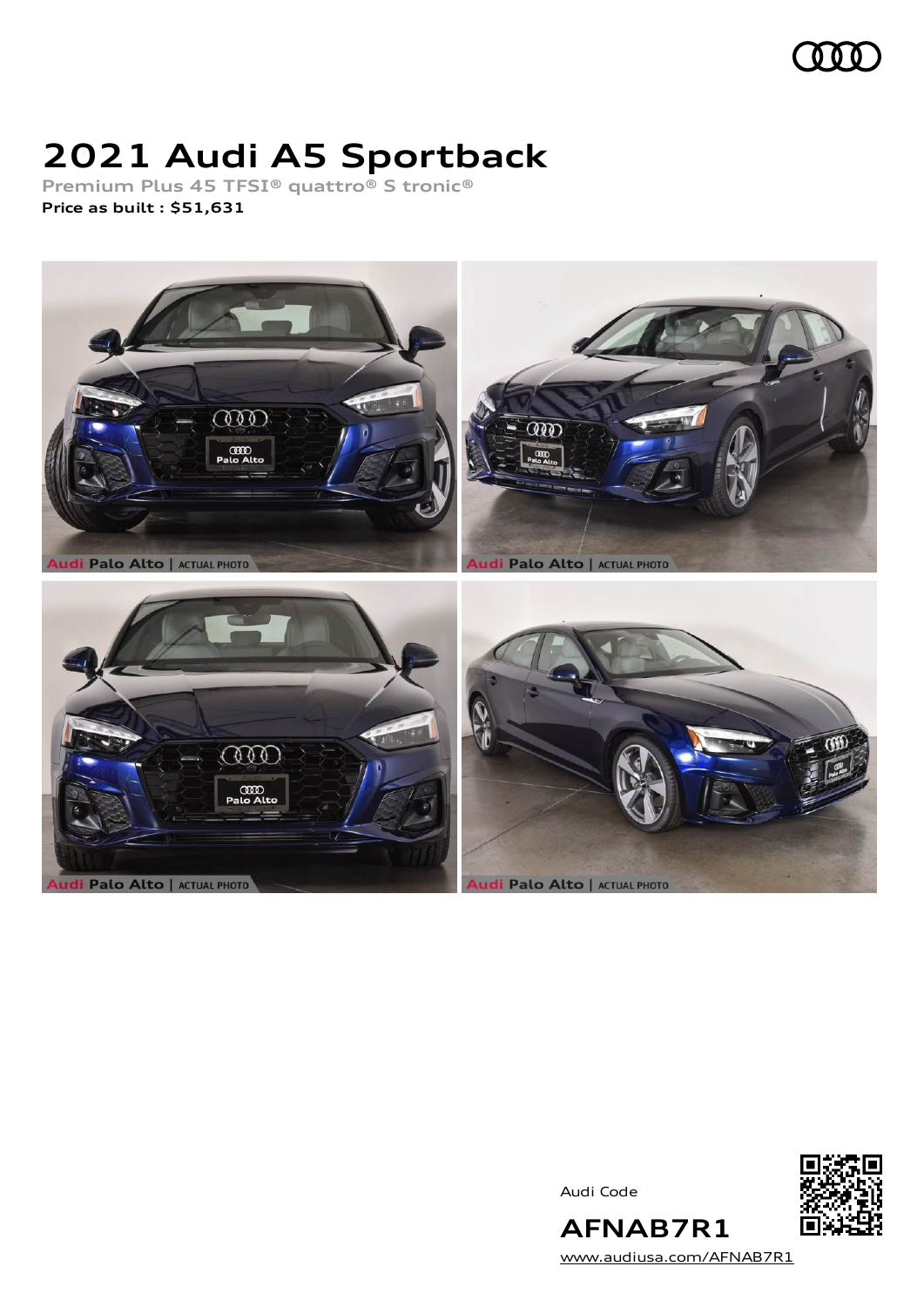## **Summary**

**Audi 2021 Audi A5 Sportback** Premium Plus 45 TFSI® quattro® S tronic®

**Price as buil[t](#page-8-0)** \$51,631

### **Exterior colour**

Navarra Blue metallic

### **Interior colour**

### **Technical Specifications**

| Engine type                  | 2.0-liter four-cylinder                       |
|------------------------------|-----------------------------------------------|
| stroke                       | Displacement/Bore and 1,984/82.5 x 92.8 cc/mm |
| Max. output                  | 261 HP                                        |
| Torque                       | 273 lb-ft@rpm                                 |
| Top track speed              | $130$ mph                                     |
| Acceleration (0 - 60<br>mph) | 5.4 seconds                                   |
| Recommended fuel             | Premium                                       |



### **Further Information**

| Warranty        | No          |  |
|-----------------|-------------|--|
| Mileage         | 2,000 miles |  |
| Type of vehicle | Used car    |  |
|                 |             |  |

**Audi Code** AFNAB7R1

**Your configuration on www.audiusa.com** [www.audiusa.com/AFNAB7R1](https://www.audiusa.com/AFNAB7R1)

**Commission number** 84d594db0a0e0a6b688b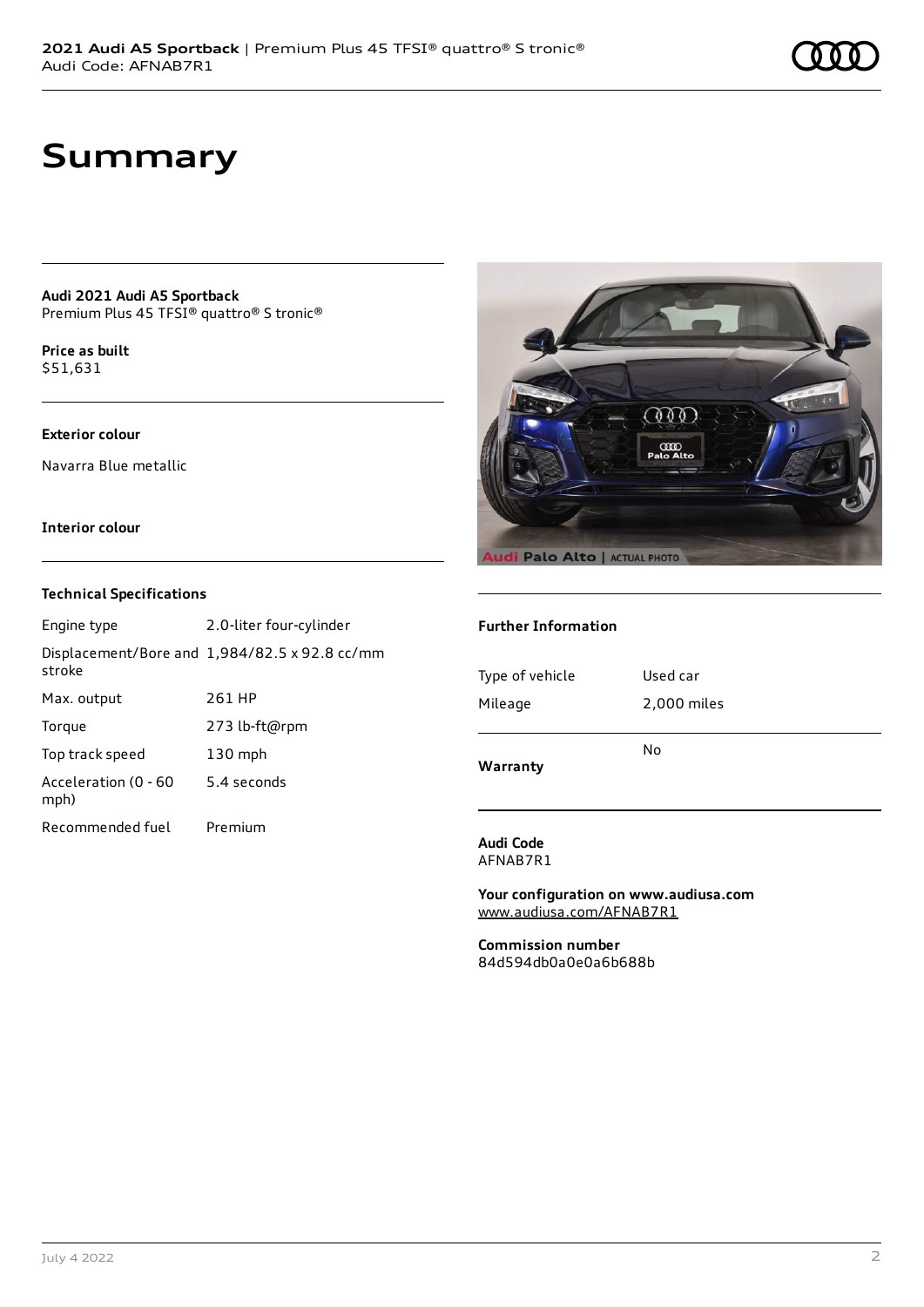

# **Standard features**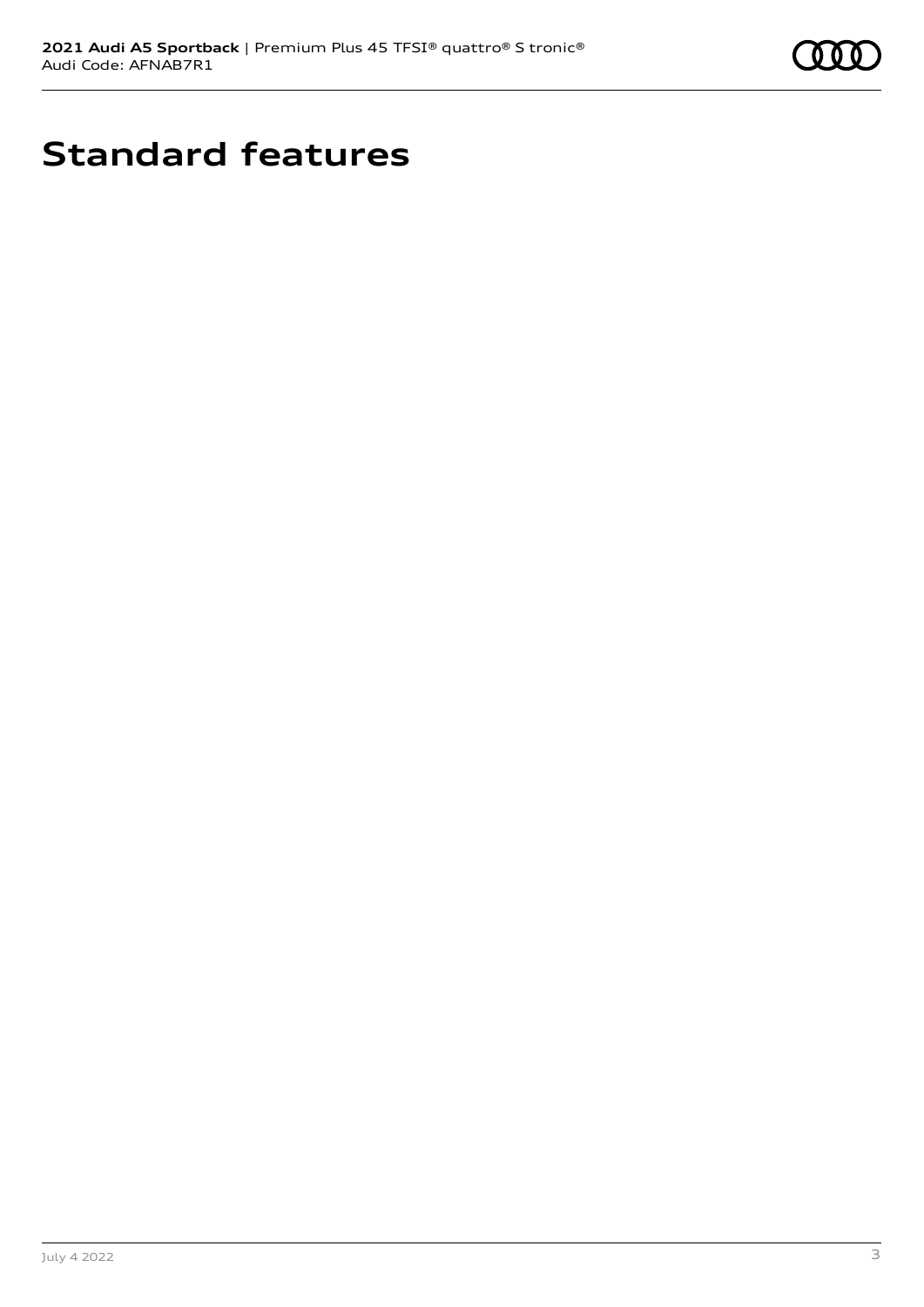# **Dealer remarks**

2 Rear USB Charge Ports, Adaptive Cruise Control w/Traffic Jam Assist, Alarm System w/Motion Sensors, Aluminum Ellipse Dark Inlays, Audi Active Lane Assist, Audi Advanced Key, Audi Side Assist w/Pre Sense Rear, Auto-Dimming Exterior Mirrors, Bang & Olufsen Sound System w/3D Sound, Black Exterior Trim, Black Optic Package, Body Colored Door Handles, Convenience Package, Driver Seat Memory, Hands-On Detection Steering Wheel, Heated Steering Wheel, Matrix-Design LED Headlights, MMI Navigation Plus, Navigation Package, Parking System Plus (Front/Rear Acoustic Sensors), Power Folding Exterior Mirrors, Premium Plus, SiriusXM All Access Service, Sport Suspension, Top View Camera System, Ventilated Front Seats, Wheels: 19" 5-Arm-Pylon Design Titanium Finish.

Clean CARFAX. Odometer is 5661 miles below market average! 24/31 City/Highway MPG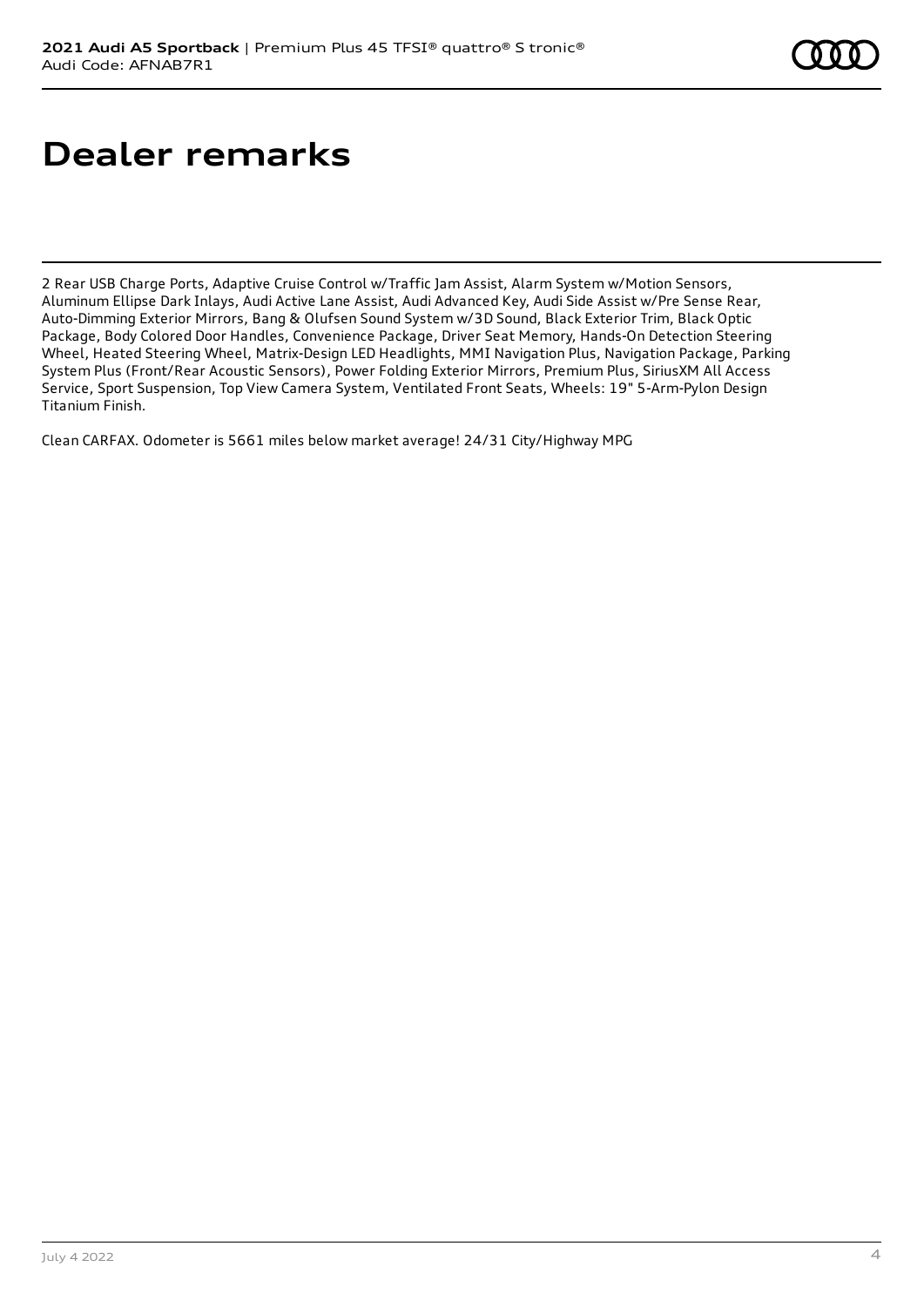## **Technical Specifications**

## **Engineering | Performance**

| Engine type                                | 2.0-liter four-cylinder                                                    | Steering type                              | Electromechanical power steering                                     |
|--------------------------------------------|----------------------------------------------------------------------------|--------------------------------------------|----------------------------------------------------------------------|
| Power Level                                | 45                                                                         |                                            | system                                                               |
| Max. output                                | 261 HP                                                                     | Turning diameter, curb- 38.4 ft<br>to-curb |                                                                      |
| Displacement                               | 2.0 l                                                                      | Steering ratio                             | 15.9:1                                                               |
| Torque                                     | 273 lb-ft@rpm                                                              |                                            |                                                                      |
| Valvetrain                                 | 16-valve DOHC with Audi valvelift<br>system                                | Suspension                                 |                                                                      |
| Acceleration (0 - 60<br>mph)               | 5.4 seconds                                                                | Front axle                                 | Five-link front suspension                                           |
| Engine block                               | Cast-iron                                                                  | Rear axle                                  | Five-link rear suspension                                            |
|                                            |                                                                            | Optional                                   | Sport suspension                                                     |
| Induction/fuel injection Turbocharged/FSI® |                                                                            |                                            |                                                                      |
| Cylinder head                              | Aluminum-alloy                                                             | <b>Brakes</b>                              |                                                                      |
| stroke                                     | Displacement/Bore and 1,984/82.5 x 92.8 cc/mm                              |                                            |                                                                      |
|                                            |                                                                            | Front brakes                               | 13.3 (ventilated disc) in                                            |
| Top track speed                            | 130 mph                                                                    | Rear brakes                                | 13.0 (ventilated disc) in                                            |
|                                            |                                                                            | Parking brake                              | Electromechanical                                                    |
| <b>Electrical system</b>                   |                                                                            |                                            |                                                                      |
| Alternator                                 | 14 Volts - 110-150A                                                        | <b>Body</b>                                |                                                                      |
| <b>Battery</b>                             | 12 Volts - 420A/75Ah                                                       | Material                                   | Multi-material body construction<br>(steel and aluminum composition) |
| Transmission   Drivetrain                  |                                                                            | Corrosion protection                       | Multistep anti-corrosion protection                                  |
| Drivetrain type                            | quattro <sup>®</sup> all-wheel drive with ultra <sup>®</sup><br>technology | <b>Warranty   Maintenance</b>              |                                                                      |
| Transmission                               | Seven-speed S tronic® dual-clutch<br>automatic transmission                | Warranty                                   | 4-year/50,000-mile Audi New                                          |

**Steering**

## **(1/2)**

Vehicle Limited Warranty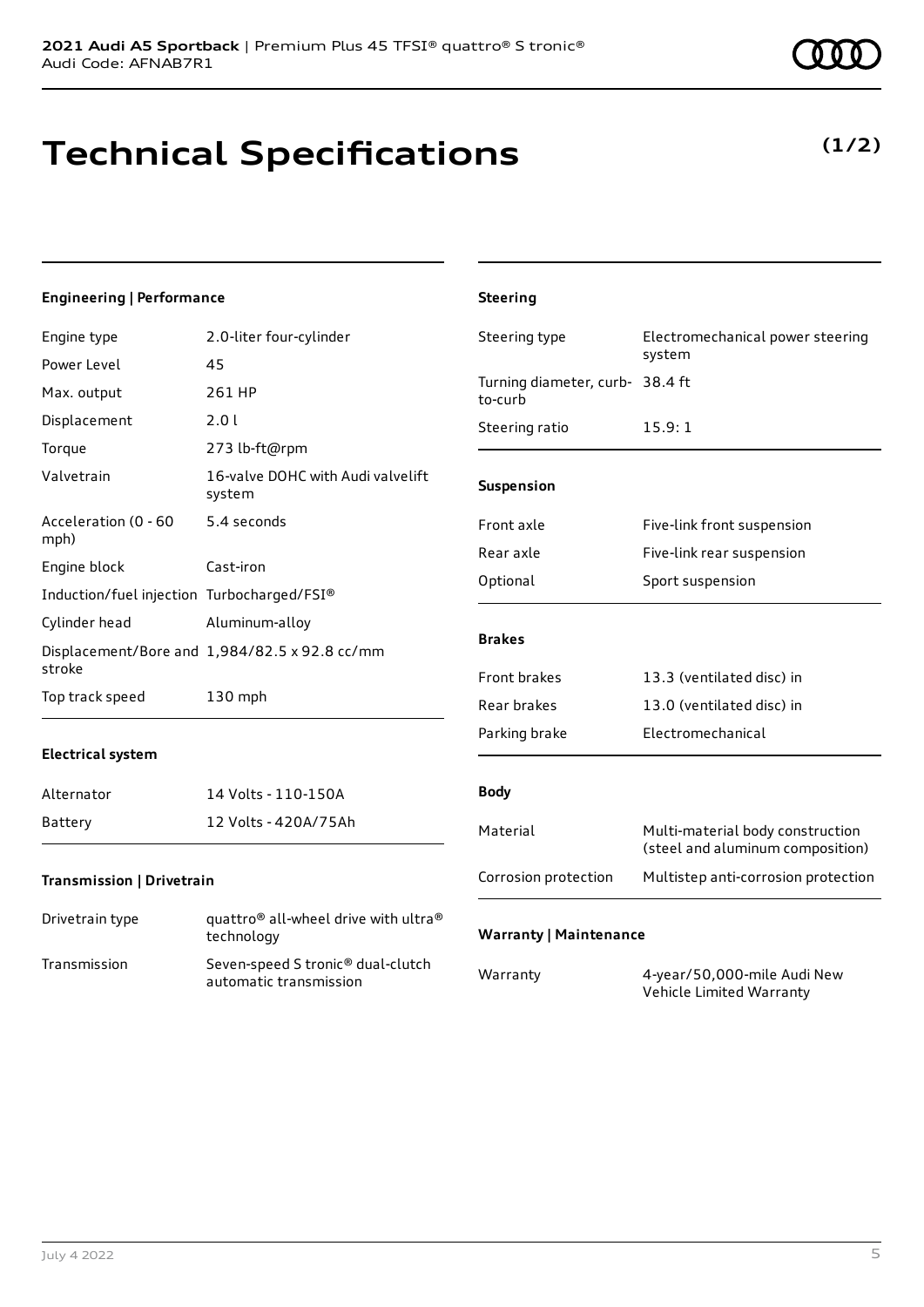## **Technical Specifications**

### **Exterior Measurements**

| Height                           | 54.6 in   |
|----------------------------------|-----------|
| Overall width without<br>mirrors | 72.5 in   |
| Length                           | 187.3 in  |
| Wheelbase                        | 111.2 in  |
| Drag coefficient                 | $0.29$ Cw |
| Overall width with<br>mirrors    | 79.8 in   |
| Track rear                       | 61.7 in   |
| <b>Track front</b>               | 62.5 in   |
| Curb weight                      | 3,725 lb  |

#### **Interior measurements**

| Seating capacity                          | 5                      |
|-------------------------------------------|------------------------|
| Shoulder room, rear                       | 54.5 in                |
| Head room with front<br>sunroof           | 37.7 in                |
| Leg room, rear                            | $35.1$ in              |
| Shoulder room, front                      | 55.7 in                |
| Head room with rear<br>sunroof            | 37.0 in                |
| Leg room, front                           | $41.3$ in              |
| Cargo volume, rear<br>seatbacks up/folded | 21.8/35.0 cu ft, cu ft |

## **(2/2)**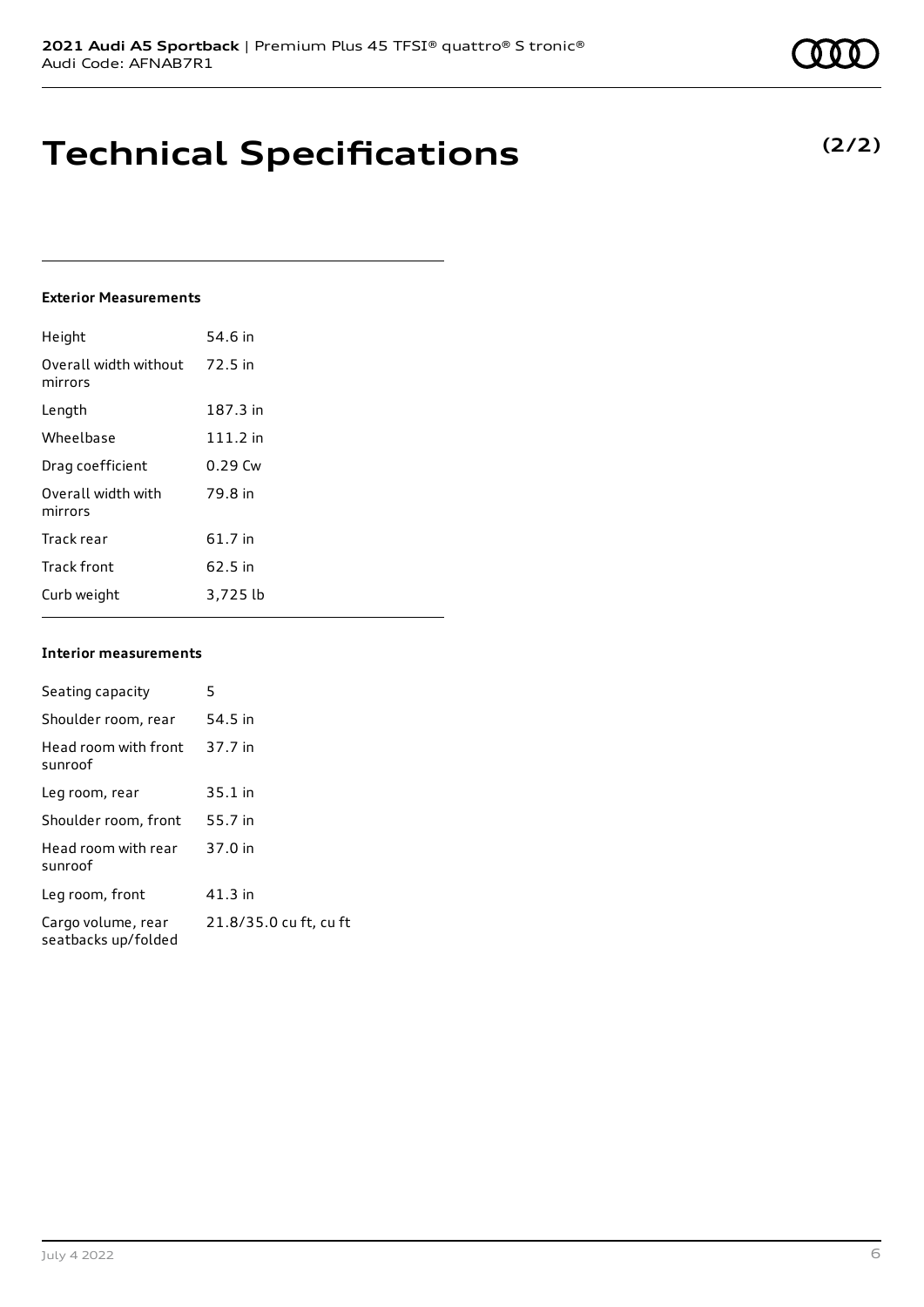## **Consumption- and emission**

### **Consumption by NEDC**

| urban       | 24 mpg |
|-------------|--------|
| extra-urban | 31 mpg |
| combined    | 27 mpg |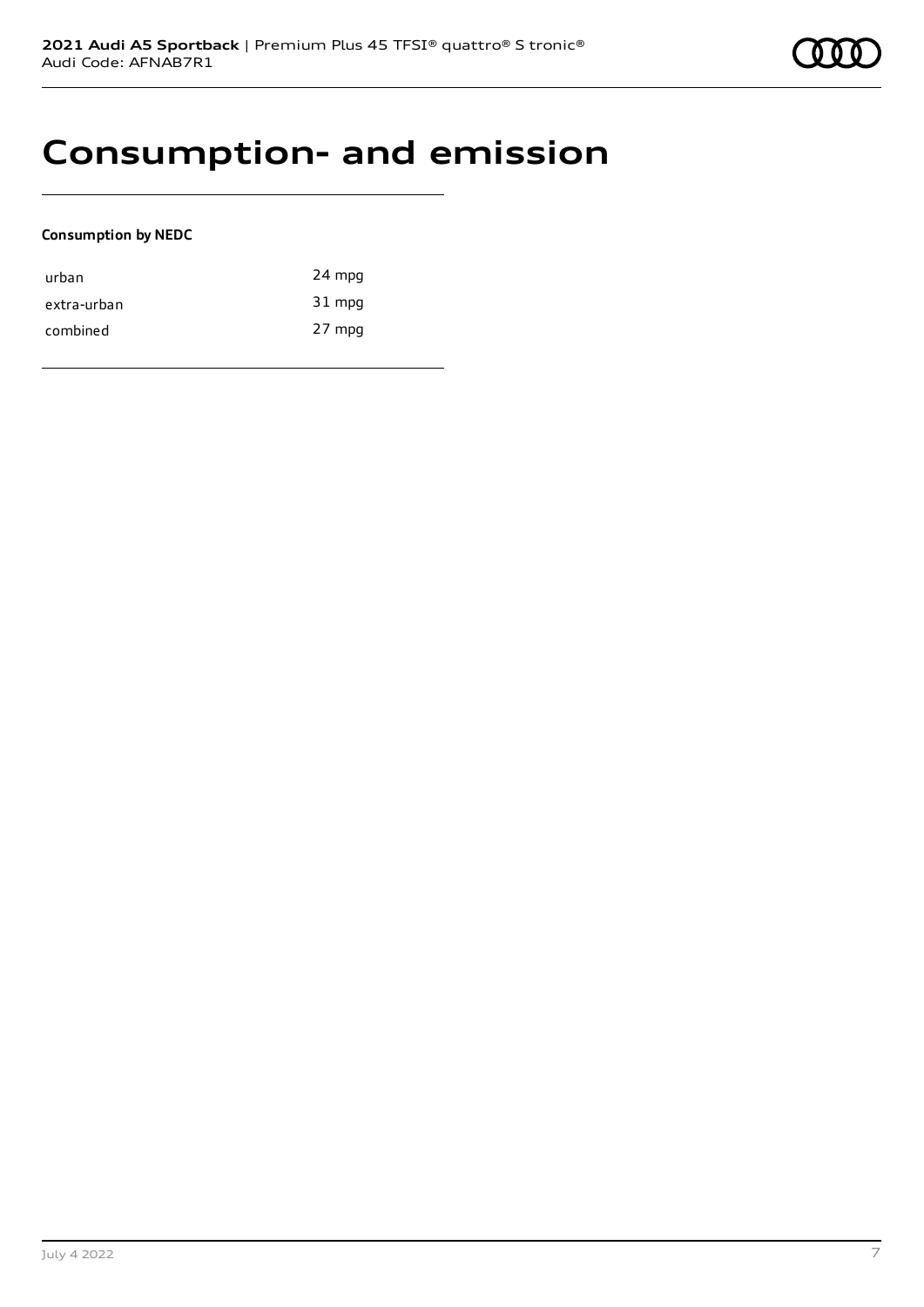## **Contact**

Dealer **Audi Palo Alto**

1730 Embarcadero Rd 94303 Palo Alto CA

Phone: 6508566300 FAX: 6508562337

www: [https://www.audipaloalto.com](https://www.audipaloalto.com/)